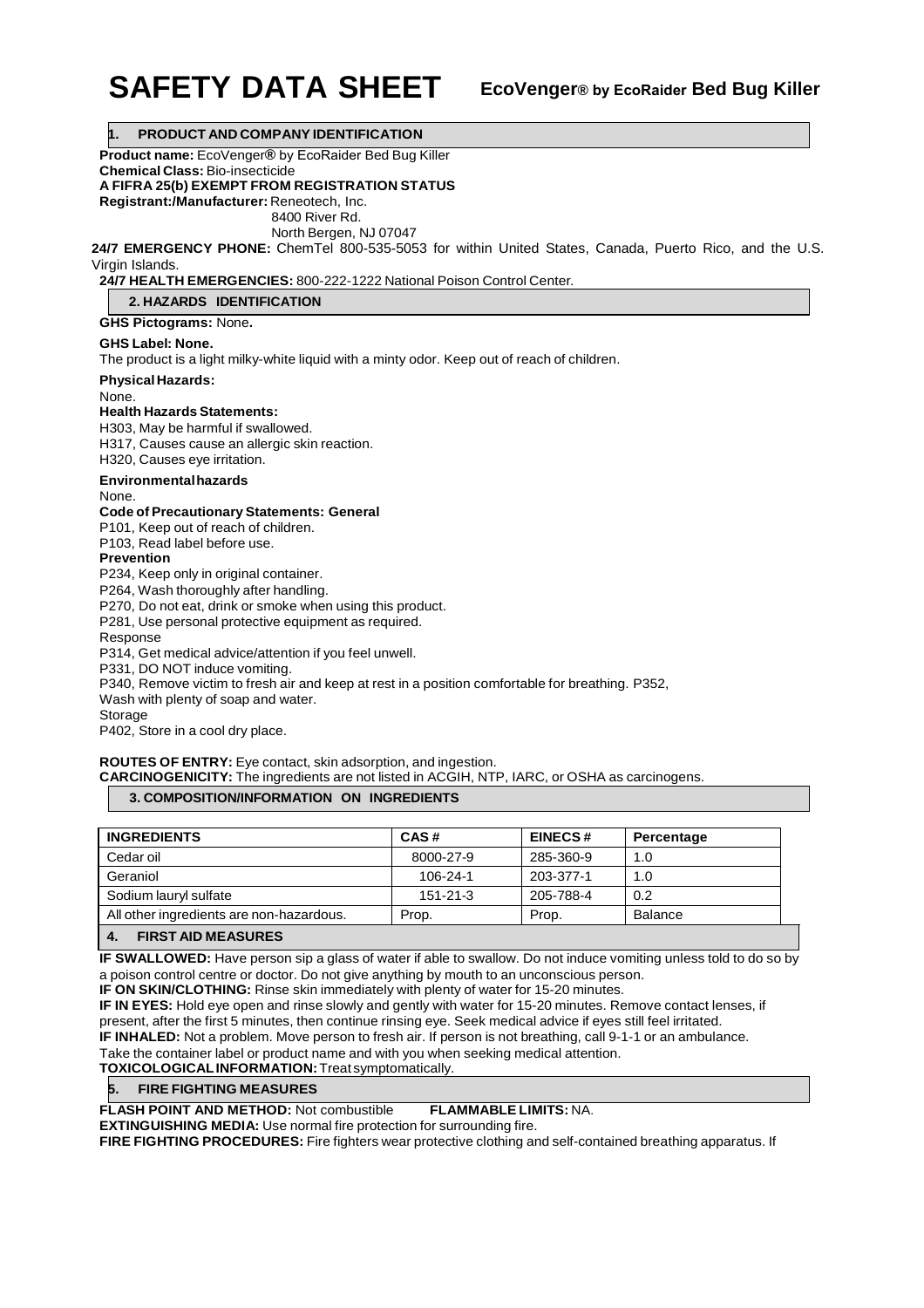## **SAFETY DATA SHEET**

**EcoVenger® by EcoRaider Bed Bug Killer**

water is used to fight fire, control and collect runoff from entering water supplies or the environment.

## **6. ACCIDENTAL RELEASE MEASURES**

**ACTION TO TAKE FOR SPILLS/LEAKS:** Keep unauthorized personnel away. Wear personal protective equipment as required. Absorb spilled material with a suitable absorbent. Wash hard surfaces with detergent and water, then absorb with suitable absorbent. Collect the spilled material, any contaminated soil, water and absorbent and place in a waste container for proper disposal. Notify applicable government authority if release is reportable or could adversely affect the environment. Dispose of in accordance with label instructions.

## **7. HANDLING AND STORAGE**

**PRECAUTIONS IN HANDLING:** Avoid contact with eyes and skin. Wash thoroughly after use. If clothing becomes contaminated, wash thoroughly before re-use.

**PRECAUTIONS TO BE TAKEN IN STORAGE:** Store at room temperature. Keep from freezing (32°F (0°C) and avoid excessive heat.

## **8. EXPOSURE CONTROLS/PERSONAL PROTECTION**

**EYE PROTECTION:** Suggest wearing eye protection. **SKIN PROTECTION:** Not normally required. **HAND PROTECTION:** Not normally required. **RESPIRATORY PROTECTION:** Not normally required. **ENGINEERING CONTROLS:** Normal room conditions.

## **9. PHYSICAL AND CHEMICAL PROPERTIES**

**APPEARANCE:** Milky-white liquid. **DDOUR:** Minty scent.<br>**DENSITY:** 1 g/mL at 68 °F (20°C). **SOLUBILITY (Water):** Soluble **DENSITY:** 1 g/mL at 68 °F (20°C).

## **10. STABILITY AND REACTIVITY**

**STABILITY:** Stable under normal conditions. **INCOMPATIBILITY WITH OTHER SUBSTANCES:** Strong oxidizers. **CONDITIONS TO AVOID:** Do not allow to exposed to excessive heat or to freezing temperatures, 32°F (0°C).

**HAZARDOUS POLYMERIZATION:** Will not occur.

## **HAZARDOUS DECOMPOSITION PRODUCTS:** None

**11. TOXICOLOGICAL INFORMATION**

Product has low oral and dermal toxicity.

**Acute Oral** (Rat): >5000 mg/kg.

**INGESTION:** May cause gastrointestinal tract irritation and irritation to the throat.

**SKIN CONTACT:** Minimally irritating

**EYE CONTACT:** Slightly irritating.

**INHALATION:** Mists and vapours may cause irritation to the respiratory tract.

**CHRONIC EFFECTS:** None known.

**CARCINOGENICITY:** The ingredients in this product are not classified as carcinogenic by the ACGIH, IARC, OSHA and the NTP.

**12. ECOLOGICAL INFORMATION**

**ENVIRONMENTAL EFFECTS:** No known effects **ECOTOXICOLOGICAL INFORMATION:** Not determined. **PERSISTENCE AND DEGRADATION:** Not known.

**13. DISPOSAL CONIDERATIONS**

**END USERS MUST DISPOSE OF ANY UNUSED PRODUCT AS PER THE LABEL RECOMMENDATIONS.**

**PRODUCT DISPOSAL:** No special disposal treatment is required. Refer to provincial of municipal regulations for applicable site-specific requirements.

**CONTAINER DISPOSAL:** Dispose of product containers, waste containers and residues according to label instructions and Provincial requirements.

**14. TRANSPORT INFORMATION**

**US DOT SHIPPING NAME**: Not regulated. **IATA SHIPPING NAME**: Not regulated. **IMO** 

**SHIPPING NAME: Not regulated.** 

**15. REGULATORY INFORMATION**

**OSHA STATUS:** This product is not hazardous under the OSHA criteria.

**TSCA STATUS:** Sodium lauryl sulfat**e**.

**CERCLA REPORTABLE QUANTITY:** Not regulated under CERCLA.

**CALIFORNIA PROPOSITION 65:** Ingredients are not listed.

**SARA HAZARD NOTIFICATION/REPORTING**

IMMEDIATE Y FIRE N SUDDEN RELEASE OF PRESSURE N DELAYED N REACTIVE N **SARA TITLE III:** None.

**SECTION 302 EXTREMELY HAZARDOUS:** None.